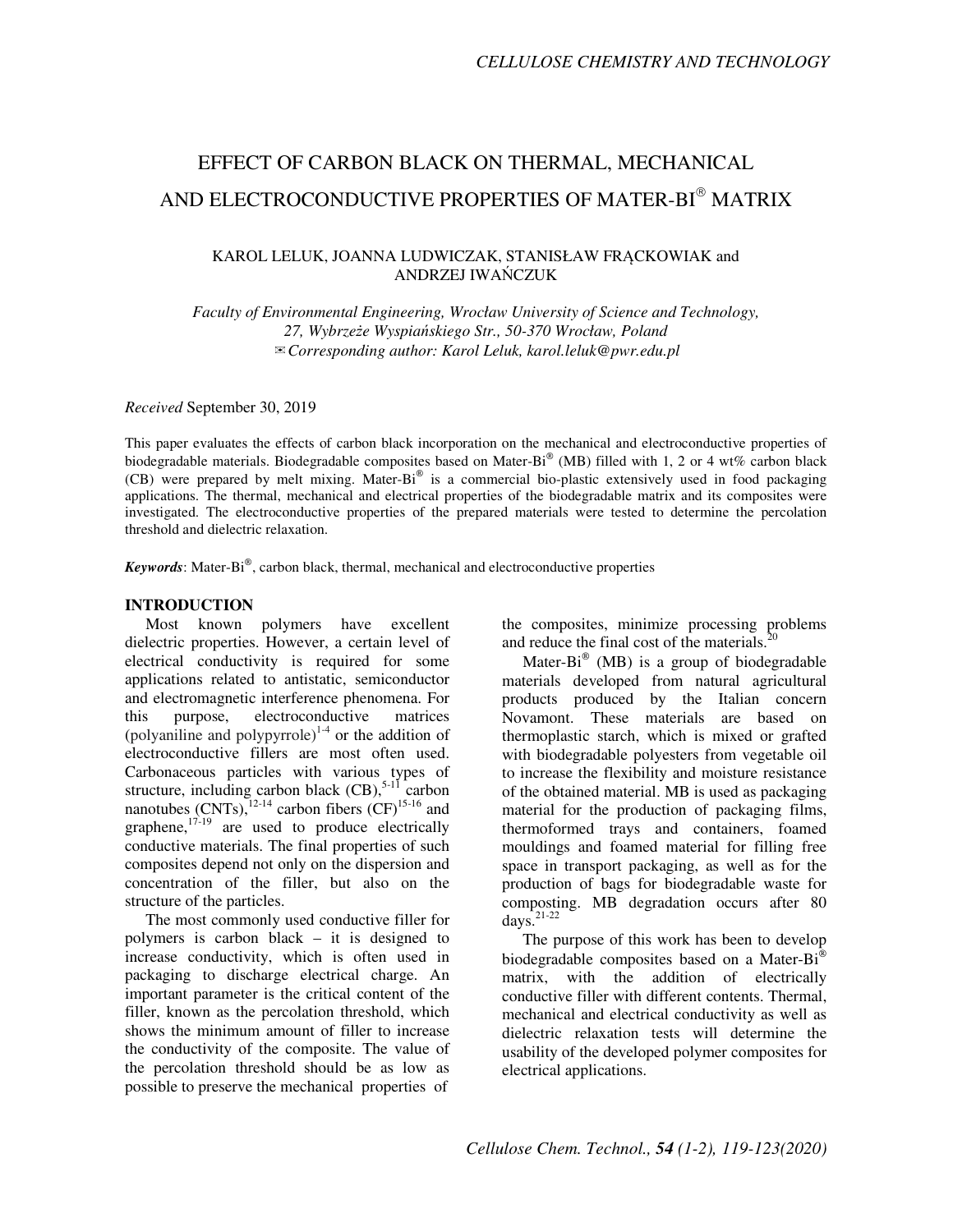# **EXPERIMENTAL**

#### **Materials**

The thermoplastic biopolymer matrix used in this work is a starch-based biopolymer Mater-Bi® EF51L, supplied by Novamont (Italy). Carbon Black (Ketjenblack EC-300J, Akzo Nobel Polymer Chemicals) was used as filler.

# **Preparation of samples**

The polymer matrix was blended with CB (1, 2, 4 wt%). All the materials were plasticized and blended in a Haake PolyDrive mixer (temperature of 190 °C, rotor speed of 60 rpm, for 6 min).

# **Methods**

#### *Thermal properties*

Differential scanning calorimetry (DSC Q20, TA Instruments, USA) was used to investigate the thermal properties, following ISO 11357-5 standard. The thermal ramp was from 40  $^{\circ}$ C up to 200  $^{\circ}$ C, at the rate of 10 °C min−1 under nitrogen flow. The cooling rate was set to -5  $^{\circ}$ C min<sup>-1</sup>.

# *Mechanical properties*

Tensile properties were tested at a speed of 10 mm/min by using a LLOYD LR10K machine (Lloyd Instruments Ltd., UK).

#### *Resistivity measurements*

Samples were prepared by press moulding in the form of plates and, for minimizing the contact resistance, gold electrodes were vapor-deposited on each sample. The current flow was measured using a Keithley 6512 electrometer from Keithley Instruments, while the voltage supply was a High Voltage Power Supply GPR-30H100 (GW Instek).

# *Dielectric relaxation measurements*

Dielectric relaxation measurements were performed on RLC Bridge HP4284A, 4-electrode system. Samples were formed as pellets, cut out from previously press moulded plates, with a diameter of 12.85 mm and thickness of 0.30 mm. The thickness of the reference sample (Teflon® ), used for determining the dissipation capacitance, was 1.46 mm (the diameter remained unchanged).

The materials, in the form of pellets, were attached to the instrument without any further treatment. No metal layer (*e.g*.: silver paste or cuprum foil) was placed onto its surface prior to the experiment. The samples were tightly held within the measuring device by a spring lock mechanism. All the measurements were repeated at least twice (each time on a different pellet) for the same composite material. The temperature and relative humidity remained unchanged during the whole experiment (29  $^{\circ}$ C,  $+/-1$   $^{\circ}$ C, 38% RH, +/-2% RH).

# **RESULTS AND DISCUSSION Thermal properties**

According to the information provided by the producer, MaterBi is a material based on thermoplastic starch, which is mixed or grafted with biodegradable polyesters. $^{21}$  During the DSC measurements, the glass transition temperatures  $Tg = -27.9$  and  $Tg<sub>2</sub> = 63$  °C for the MB matrix were noted (Table 1). Similarly, DSC thermograms showed two temperature transitions related to the melting process  $(Tm = 122.6$  and  $Tm_2 = 166.7$  °C). Double peaks *Tg* and *Tm* can be derived for thermoplastic starch and polylactide (PLA), respectively. The cold crystallization temperature *Tcc* (107.8 °C) during heating and the crystallization temperature *Tc* (66.6 °C) during cooling were also recorded. The addition of 1, 2 or 4% CB did not affect significantly the *Tg* and  $Tg_2$  values. After the addition of CB, there was a slight decrease in *Tcc* and a significant increase in *Tc* (up to about 20  $\degree$ C with 1% addition; and 2  $\degree$ C with 4% CB addition). A slight change in *Tm* and *Tm<sup>2</sup>* was also observed for the composites, an increase in melting temperature by approximately 2-3 °C was obtained. Therefore, a small amount of CB affects the formation of crystallites and their melting process in the composites based on MB. This means that carbon black acts as a nucleating agent in the polymer matrix, which is a known phenomenon, as described in earlier studies. $23-25$ 

# **Mechanical properties**

The mechanical properties, such as Young's modulus, tensile strength and elongation at break, of the composite materials were evaluated. The obtained data confirm that the addition of 1  $wt\%$ CB to the polymer matrix results in a visible decrease in the mechanical properties of the composite.<sup>26</sup>

The material becomes stiffer (increasing Young's modulus, Fig. 1) and less elastic (decreasing tensile strength, along with decreasing elongation at break, Figs. 2 and 3). This is mainly connected to CB particles blocking the polymer orientation during the elongation process.

# **Resistivity measurements**

From the obtained results, one can observe that the percolation threshold for the composites containing carbon black is below 1 wt% (Table 2). Such low percolation threshold is related to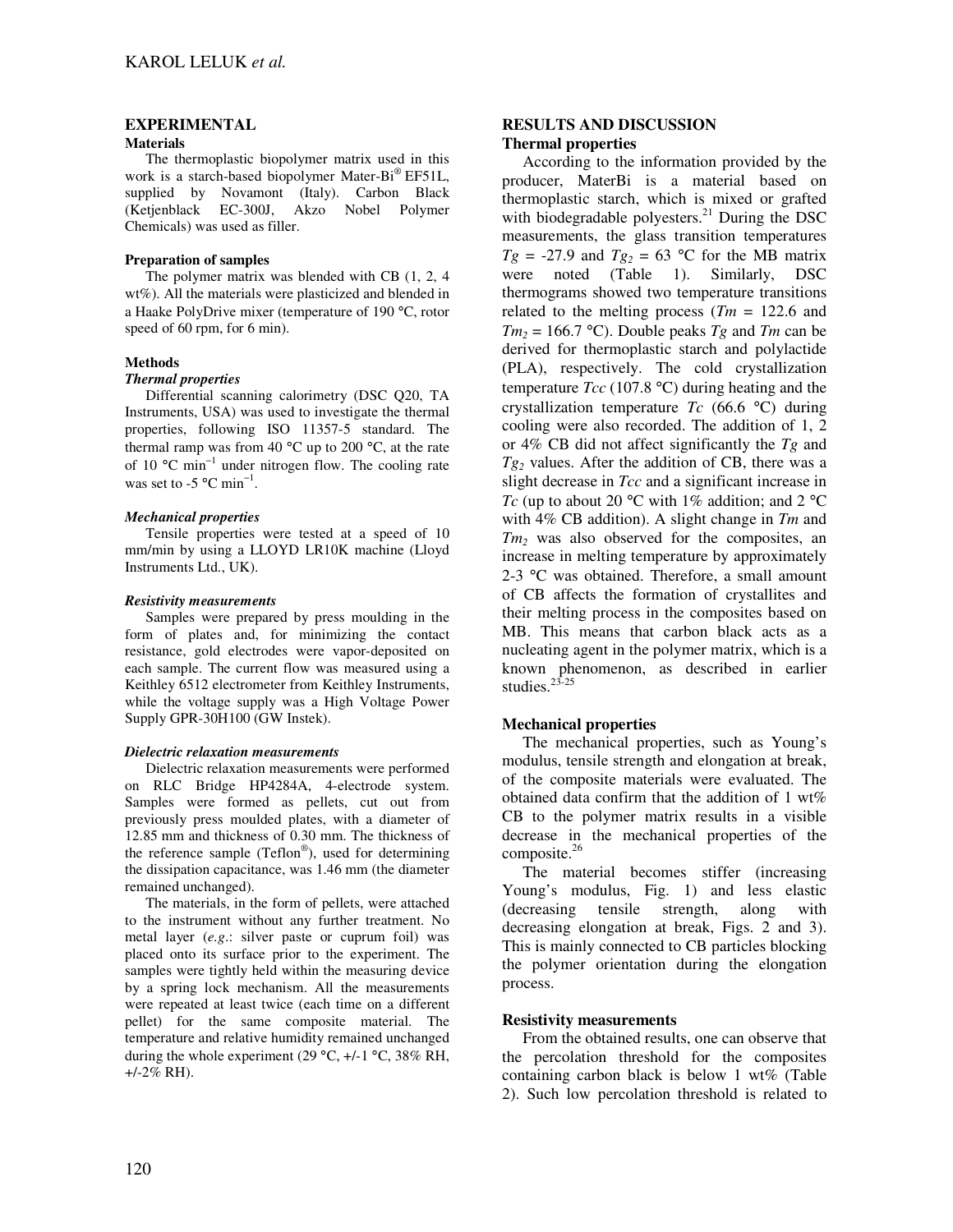the tendency of carbon black to form complex fractal structures, which, in turn, promote the generation of electrically conductive pathways in the polymer matrix.

Table 1 Thermal properties of MB and MB/CB composites

| Sample        | $Tg(^{\circ}C)$ | $Tg_2$ (°C) | Tcc $(^{\circ}C)$ | Tm (°C) | $Tm_2$ (°C) | Tc $(^{\circ}C)$ |
|---------------|-----------------|-------------|-------------------|---------|-------------|------------------|
| МB            | $-279$          | 63.0        | 107.8             | 122.6   | 166.7       | 66.6             |
| $MB + 1\%CB$  | $-28.3$         | 62.8        | 106.5             | 126.3   | 168.3       | 86.3             |
| $MB + 2\%$ CB | $-28.0$         | 62.9        | 106.6             | 125.7   | 168.1       | 86.8             |
| $MB + 4\%$ CB | -28.1           | 63.4        | 106.2             | 125.6   | 168.3       | 89.6             |





Figure 2: Young's modulus of electroconductive composites

Figure 1: Tensile strength of electroconductive composites



Figure 3: Elongation at break of electroconductive composites

# **Dielectric relaxation measurements**

The materials in the form of pellets were assessed in terms of their possible dielectric relaxation properties. The results are presented in Figures 4 and 5, in two graphs distinguishing between dispersion (Fig. 4) and loss (Fig. 5). The addition of subsequent amounts of CB is reflected in the increasing overall value of both real and imaginary parts of dielectric permittivity. Although the increase is not proportional, especially for the sample containing 2% CB, which was expected to reflect a more significant

dielectric character, it can be stated that the discussed dependency is respected.

Although not obvious, a relaxation signal is recorded for the samples containing carbon black at a concentration level not less than 2%. This phenomenon is observed on both the dispersive and the loss curves for the samples containing 2% and 4% CB. The respective relaxation frequencies are located around 10 kHz and 35 kHz, which is clearly seen on the dielectric curves presented in Figures 4 and 5.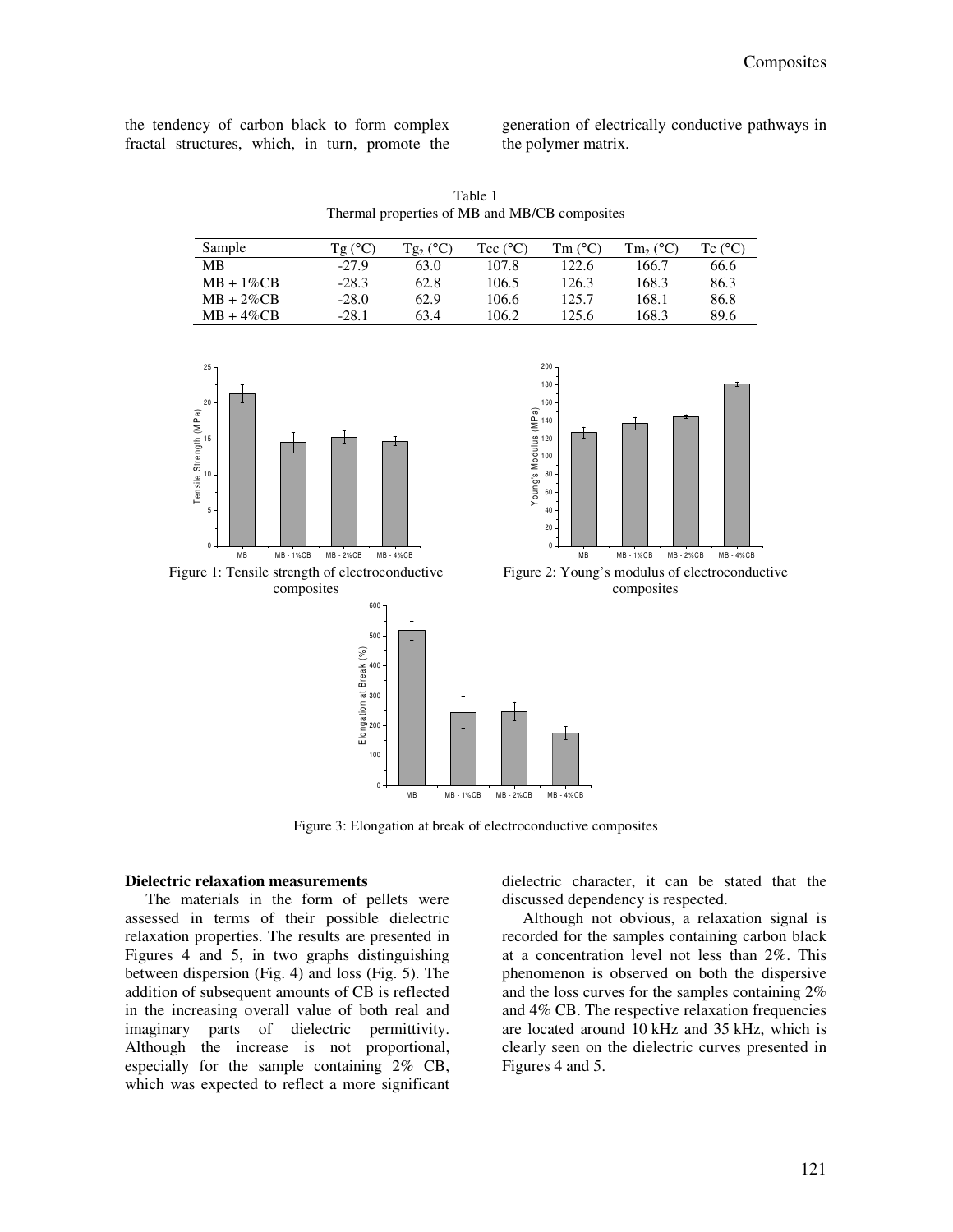

Table 2 Resistivity measurements of selected composites



It has to be noted that, for high frequencies, another absorption curve appears, as may be remarked in Figure 4. Unfortunately, because of instrumental limitations, it was impossible to record the whole second relaxation curve. However, based on the values for the real part of dielectric permittivity measured for the loaded samples at 1 MHz, and comparing them to the reference sample (MB) (Fig. 4), there is enough space for an additional dispersion process. On that basis, the increasing values of the imaginary part of dielectric permittivity at 1 MHz can be assumed as a relaxation curve onset.

An interesting fact is the precession of the relaxation frequency from around 10 kHz to 35 kHz, when increasing the CB ratio from 2% to 4%. The presence of the maximum peak on the loss curve is an indication of the appearance of relaxation, being the result of the discrete structure (the isolation of singular species) of the CB particles formed in the polymer composite. This arrangement, when it comes to a higher filling ratio, may loosen the entanglement of the polymer chains, unlocking additional freedom degrees, thus shifting the relaxation process to higher frequencies.

# **CONCLUSION**

The present work allowed drawing the following conclusions.



Figure 5: Imaginary part of complex dielectric permittivity measured in the frequency range of 25 Hz-1 MHz

- The addition of 1, 2 and 4 wt% carbon black affects the formation of crystallites in the MB matrix.
- The obtained composites present a low percolation threshold (below the addition of 1 wt% filler).
- A decrease in the mechanical properties of the developed materials is noticeable, although it does not limit the application of the materials (*i.e.* in packaging).
- Concentrations of carbon black higher than of 2 wt% lead to the formation of a relaxation system with at least one discreet relaxation frequency. Increasing the amount of the filler leads to a shift of the relaxation frequency to higher values.

*ACKNOWLEDGEMENTS*: This work was supported by M-ERA.NET (BIOFOODPACK, "Biocomposite Packaging for Active Preservation of Food"), agreement no.: M-ERA.NET2/2016/06/2018.

# **REFERENCES**

<sup>1</sup> N. Mateeva, H. Niculescu, J. Schlenoff and L. R. Testardi, *J*. *Appl*. *Phys*., **83**, 3111 (1998), https://doi.org/10.1063/1.367119

<sup>2</sup> H. K. Chaudhari and D. S. Kelkar, *Polym*. *Int*., **42**, 380 (1997), https://doi.org/10.1002/(SICI)1097- 0126(199704)42:4<380::AID-PI727>3.0.CO;2-F